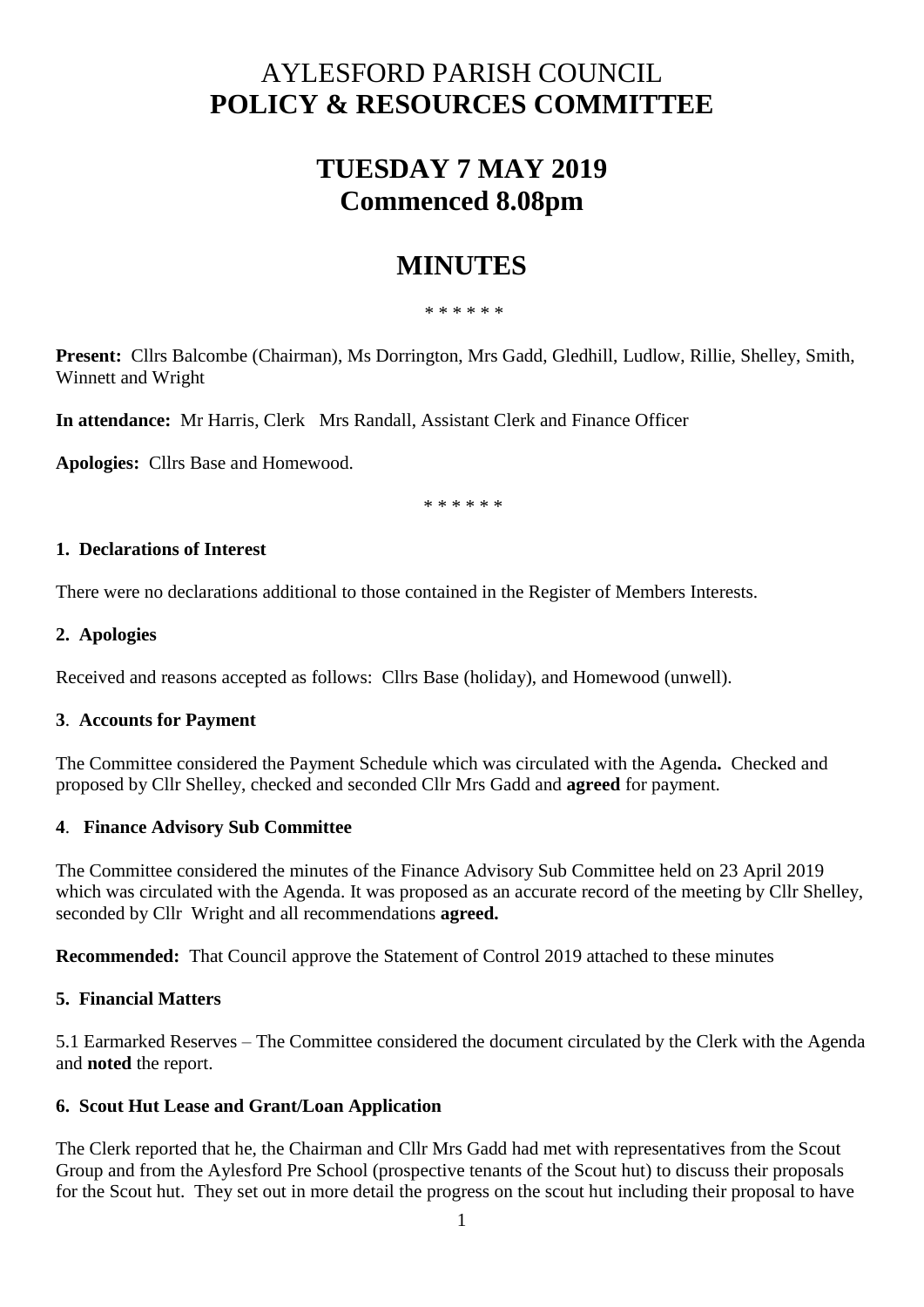the Aylesford Pre School as their main tenant. They also detailed their request for financial support from the Council which had changed in detail several times leading up to the meeting. The request was for significant financial support.

The Council responded that the level of financial support being requested was more than the Council were capable of funding. Discussion then ensued on how the Council could assist them and that the Clerk would be happy to assist them in any discussions with other organisations to assist in raising funds for the project. He has not been asked to assist at present.

The Clerk further reported he had sent a copy of the final draft lease to the Scouts and their comments were still awaited.

In terms of the Pre School Nursery further discussions had taken place and agreement had been reached for them to take up a temporary home at the Aylesford Football Club Pavilion.

### **7. Law and Order**

The Committee considered the monthly update from the local PCSO, a copy of which is attached to these minutes.

### **8. Rugby Club/Netball League**

8.1 – Use of Ferryfield by the Rugby Club for parking – The Clerk reported that the cost of the works to make good the damage to the surface and bollard in the area of the small bund barrier was £755. It was **agreed** to accept this quote and proceed with the work. **Clerk**

The Committee then considered the options in relation to the hiring of the Ferryfield to the Rugby Club:-

1. Continue with agreement to hire free of charge provided ground conditions are suitable, subject to agreement by the Club to pay all or a contribution towards the cost of the hardstanding

2. That the Council pay for the hardstanding and charge the Rugby Club an agreed fee each time it is used – a comparable rate to hire by the circus would be £100.

3. That the Council refuse any further requests from the Rugby Club to hire Ferryfield for parking.

4. Take no further action and continue as present subject to the Rugby Club being informed that any future damage would lead to them having to pay to make any repair good.

It was **agreed** that Option 4 be adopted and implemented. **Clerk**

#### **9. Flood Defences**

The Clerk reported that the Community Flood Plan Exercise will be held in Aylesford village on Thursday 27 June at 11.00am. Staff and Councillors will need to be involved in this event.

### **10. Council Vacancies**

Following the Election, the vacancies will be

5 Aylesford South 1 Blue Bell Hill 1 Eccles 1 Walderslade